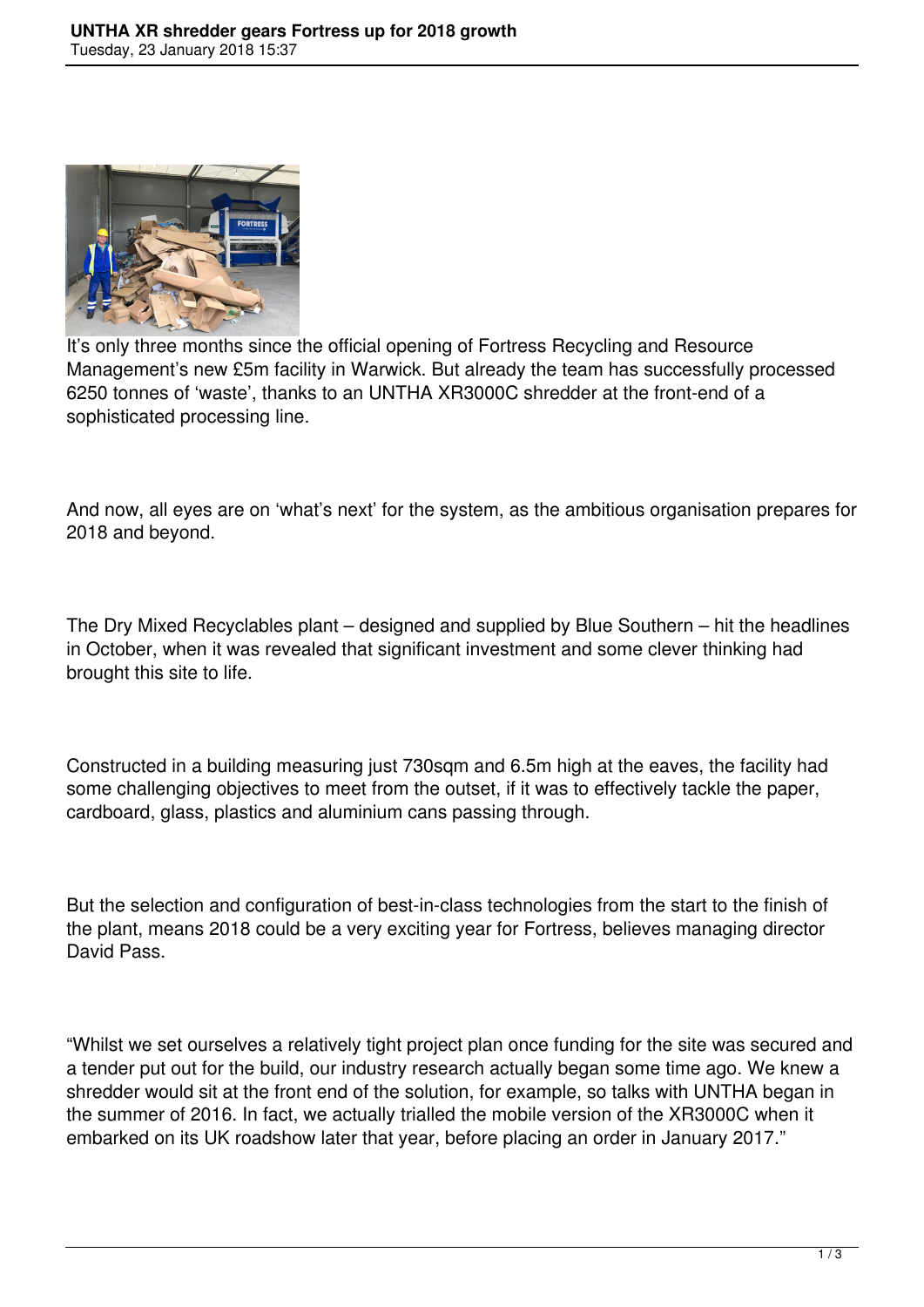Currently configured to process 9 tonnes of DMR an hour, 10 hours per day, 5 days a week, the XR is in fact capable of achieving a 30 tph capacity, with the flexibility to shred different input materials ranging from MSW to C&I and other bulky wastes.

At present, the XR reduces the fraction to a homogenous 300mm particle size, but a simple cutting reconfiguration could achieve an output specification as low as 30mm.

"Most modern business investments are made with at least one eye on 'what's next'," continues David. "So, the knowledge that we are futureproofed with this shredder – thanks to its ability to produce a refined RDF or even high quality SRF should we want to – offers important peace of mind at this crucial expansion point for our firm."

Once shredded, the liberated material is fed via conveyor into an 80m<sup>3</sup> dosing bunker, before being passed into a Hartner Ballistic Separator which segregates 2D and 3D material, as well as <50mm files. Ferrous metals are extracted at this stage and deposited in one of the seven moving floor bunkers in the plant.

An overband magnet and eddy current separator then gets to work on the ferrous and non-ferrous 3D materials, before an integrated TOMRA optical sorter extracts PET bottles to leave an RDF specification output. Representing around 21% of the input waste, this gives Fortress an equivalent cost saving of £30 per tonne when compared with landfill charges alone.

Meanwhile, 2D materials move directly to a patented DiscSpreader distribution system made by German manufacturer Wisteria, which ensures efficient particle distribution across a 2800mm wide acceleration belt for further optical sorting. A 98% paper and card purity rate is achieved as a result, and the remaining materials pass through a second optical sorter to separate the film from the remaining residual fraction.

"With the help of Blue Machinery and the technology partners involved, we really have maximised every inch of the site with this state-of-the-art, highly-automated plant," elaborates David. "As a result, we've already reduced our waste costs by £70,000 in only two months, and generated a sizeable income stream via recovered materials. Our target payback period for the